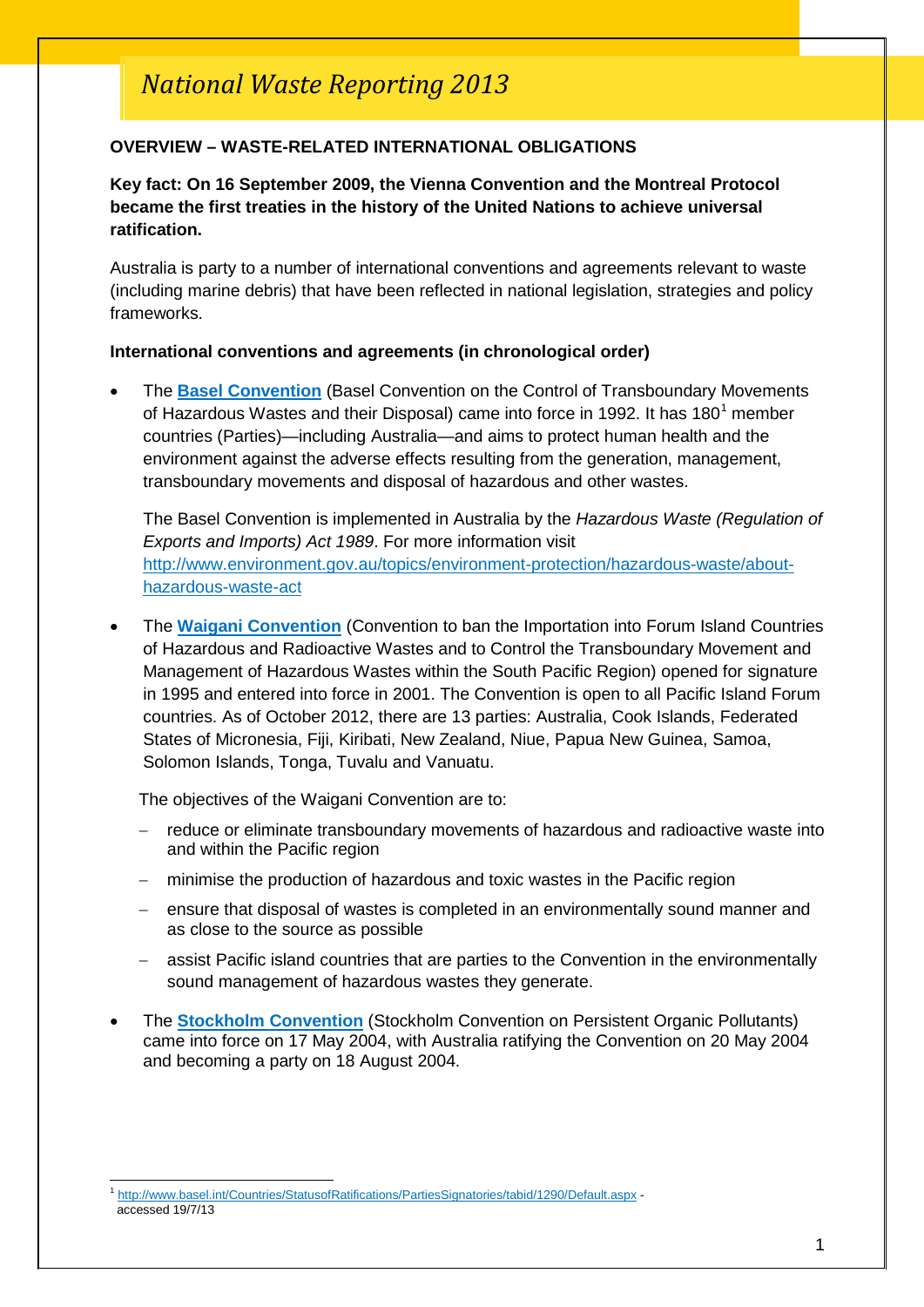The Stockholm Convention is a global treaty that aims to protect human health and the environment from chemicals that remain intact in the environment for long periods, become widely distributed geographically, accumulate in the fatty tissue of humans and wildlife, and have adverse effects on human health or to the environment.

- The **[Rotterdam Convention](http://www.pic.int/TheConvention/Overview/tabid/1044/language/en-US/Default.aspx)** (Rotterdam Convention on the Prior Informed Consent Procedure for Hazardous Chemicals and Pesticides in International Trade) was adopted on 10 September 1998, and came into force on 24 February 2004. Australia signed the Convention on 6 July 1999 with it coming into force on 20 May 2004. The objectives of the Rotterdam Convention are to:
	- promote shared responsibility and cooperative efforts among parties in the international trade of certain hazardous chemicals in order to protect human health and the environment from potential harm
	- − contribute to the environmentally sound use of those hazardous chemicals, by facilitating information exchange about their characteristics, by providing for national decision-making process on their import and export and by disseminating these decisions to parties.
- The **[Vienna Convention](http://ozone.unep.org/new_site/en/Treaties/treaties_decisions-hb.php?sec_id=155)** (Vienna Convention for the Protection of the Ozone Layer) is often called a framework convention, because it served as a framework for efforts to protect the globe's ozone layer. The Vienna Convention was adopted in 1985 and entered into force on 22 September 1988. The objectives of the Convention were for parties to promote cooperation by means of systematic observations, research and information exchange on the effects of human activities on the ozone layer and to adopt legislative or administrative measures against activities likely to have adverse effects on the ozone layer.

The Vienna Convention did not require countries to take concrete actions to control ozone depleting substances. Instead, in accordance with the provisions of the Convention, the countries of the world agreed the Montreal Protocol under the Convention to advance that goal.

• The **[Montreal Protocol](http://ozone.unep.org/new_site/en/Treaties/treaties_decisions-hb.php?sec_id=5)** (Montreal Protocol on Substances that Deplete the Ozone Layer), which entered into force in 1989, was designed to reduce the emissions of ozone depleting substances to the atmosphere as a means to protect the earth's fragile ozone layer. It does this by setting binding progressive phase-out obligations for developed and developing countries for all the major ozone depleting substances, including chlorofluorocarbons (CFCs), hydrochlorofluorocarbons (HCFCs) and halons across a number of industrial sectors. Australia ratified the Montreal Protocol in 1989, and has subsequently ratified all of its five amendments.

Australia's Montreal Protocol obligations are implemented through the Ozone Protection and Synthetic Greenhouse Gas Management Act 1989. For more information visit [http://www.environment.gov.au/topics/environment-protection/ozone-and-synthetic](http://www.environment.gov.au/topics/environment-protection/ozone-and-synthetic-greenhouse-gases/legislation)[greenhouse-gases/legislation.](http://www.environment.gov.au/topics/environment-protection/ozone-and-synthetic-greenhouse-gases/legislation)

• The **[Kyoto Protocol](http://www.climatechange.gov.au/international/negotiations/history-negotiations/kyoto-protocol)** (Kyoto Protocol to the United Nations Framework Convention on Climate Change), which entered into force in 2005, obligates certain developed countries (including Australia which ratified the Protocol in 2007) to reduce their emissions of six main greenhouse gases - carbon dioxide, methane, nitrous oxide, hydrofluorocarbons (HFCs), perfluorocarbons (PFCs) and sulphur hexafluoride (SF6) over a commitment period from 2008-2012.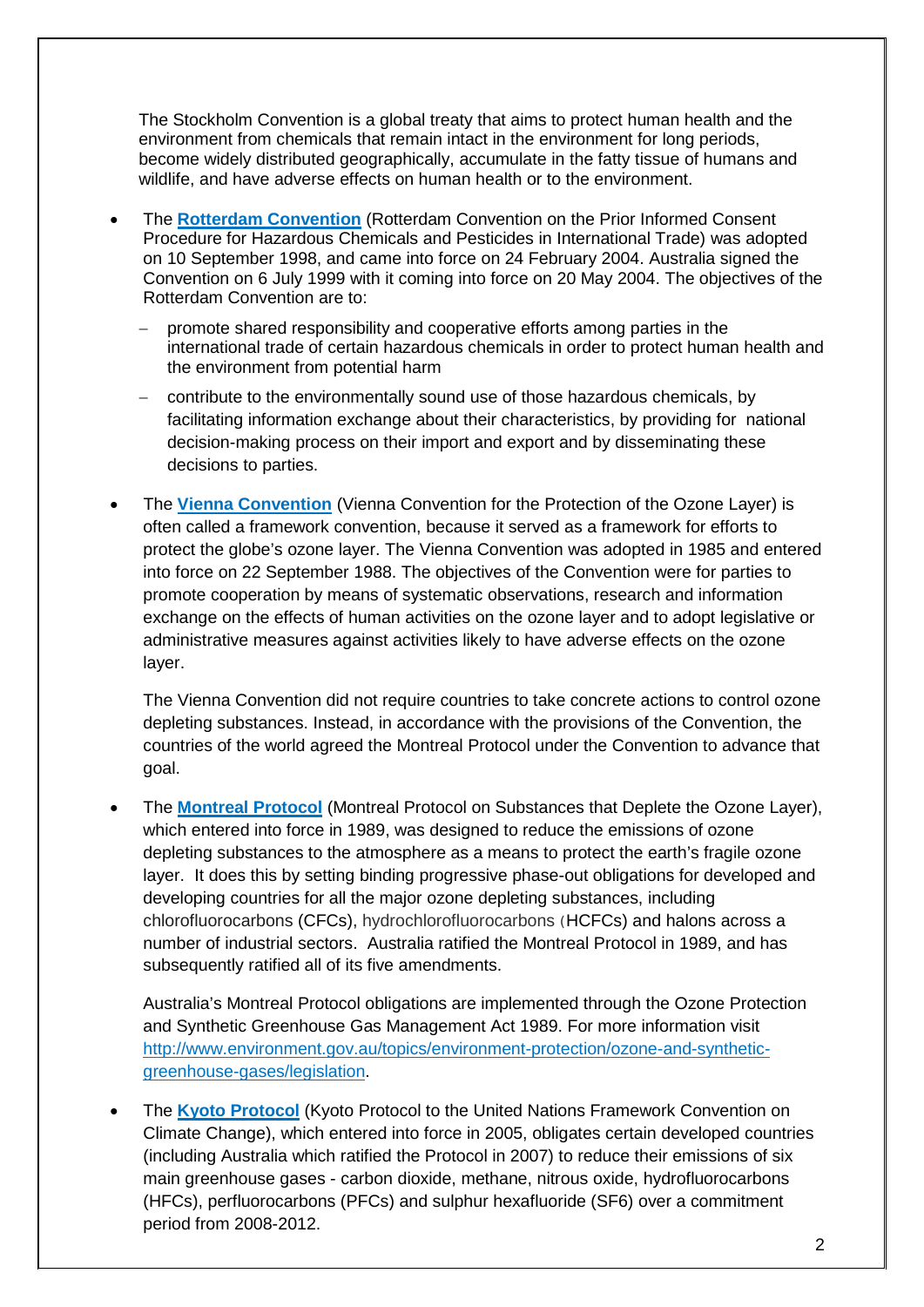The Kyoto Protocol was amended in 2012 to incorporate a second commitment period from 2013-2020 and include a new gas, nitrogen trifluoride.

• On 10 October 2013, Australia became one of 92 signatory countries to the **[Minimata](http://www.environment.gov.au/news/2013/10/16/minimata-convention-mercury-australia-one-92-signatory-countries)  [Convention](http://www.environment.gov.au/news/2013/10/16/minimata-convention-mercury-australia-one-92-signatory-countries)** (Minimata Convention on Mercury). The international initiative aims to protect human health and the environment from releases of mercury and mercury compounds. It will recognise mercury as a chemical of global concern due to its long-range transport in the atmosphere, its persistence in the environment, its ability to bioaccumulate in the ecosystems and its negative effect on human health and the environment.

## **Marine debris**

Australia is a party to several international conventions and regional agreements that refer to marine debris.

- the **London [Convention](http://www.imo.org/OurWork/Environment/LCLP/Pages/default.aspx)** (Convention on the Prevention of Marine Pollution by Dumping of Wastes and Other Matter 1972) is an agreement to control pollution of the sea by dumping and to encourage regional agreements supplementary to the Convention. It covers the deliberate disposal at sea of wastes or other matter from vessels, aircraft, and platforms. It does not cover discharges from land-based sources such as pipes and outfalls, wastes generated incidental to normal operation of vessels, or placement of materials for purposes other than mere disposal, providing such disposal is not contrary to aims of the Convention. It entered into force in 1975.
- **[MARPOL](http://www.amsa.gov.au/environment/legislation-and-prevention/marpol/)** (the International Convention for the Prevention of Pollution from Ships 1973, as amended by the Protocol of 1978) is the main international convention covering prevention of pollution of the marine environment by ships from operational or accidental causes. The MARPOL Convention was adopted on 2 November 1973 at IMO. The Protocol of 1978 was adopted in response to a spate of tanker accidents in 1976-1977 and the combined instrument entered into force on 2 October 1983. MARPOL has been updated by amendments through the years.

Amendments to Annex V of MARPOL came into force in January 2013, requiring garbage management plans for all vessels over 100 tonnes (or able to carry 15 passengers) and prohibiting the discharge of all garbage into the sea from vessels. The amendments also cover reporting lost fishing gear that poses a significant threat to the environment.

- the **United National Convention on the Law of the Sea** (UNCLOS) Part XII Protection and preservation of the marine environment.
- The **Conference of Parties to the Convention on Migratory Species** adopted an Australian resolution on marine debris in November 2011. The resolution encourages the identification of marine debris sources and aggregation sites, the sharing of knowledge and best practice, the development of national plans of action for marine debris, and wider cooperation with relevant international bodies to reduce the impact of marine debris on migratory species.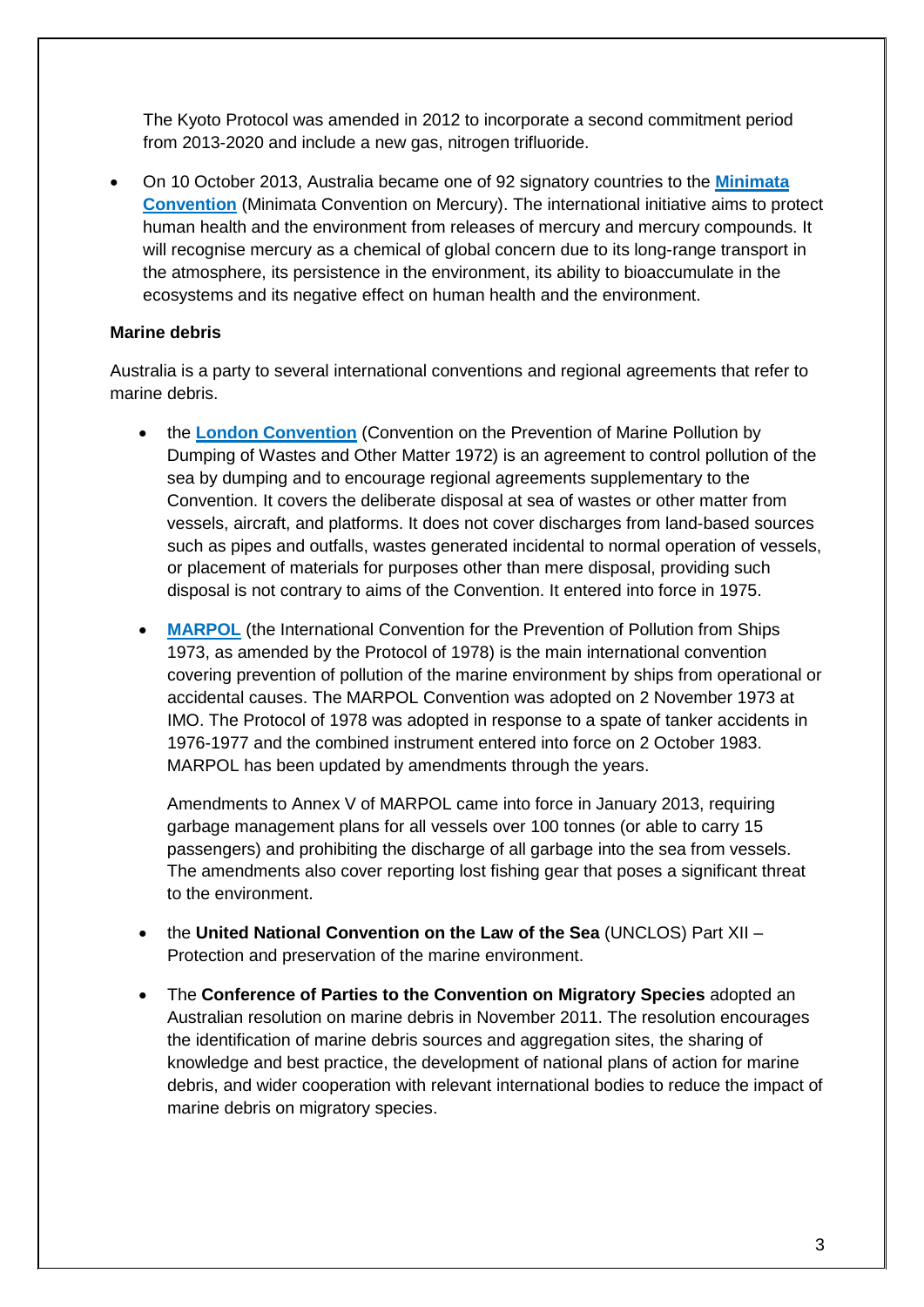At the Rio+20 UN Sustainability Conference 2012, leaders agreed to 'take action to reduce the incidence and impacts of such pollution on marine ecosystems and to further commit to take action to, by 2025, based on collected scientific data, achieve significant reductions in marine debris to prevent harm to the coastal and marine environment'<sup>[2](#page-0-1)</sup>.

For more information on marine debris see the marine debris factsheet or visit [http://www.environment.gov.au/topics/marine/marine-pollution/marine-debris.](http://www.environment.gov.au/topics/marine/marine-pollution/marine-debris)

## **National Legislation to effect international obligations**

The Australian Government is responsible for supporting Australia to meet its international obligations. It does this both directly, through legislation and other mechanisms, as well through action from state and territory governments. The Australian Government has enacted the following legislation to give effect to Australia's international obligations:

- The *[Hazardous Waste \(Regulation of Exports and Imports\) Act 1989](http://www.environment.gov.au/topics/environment-protection/hazardous-waste/about-hazardous-waste-act)* (Hazardous Waste Act) regulates the export and import of hazardous waste to ensure that hazardous waste is disposed of safely so that human beings and the environment, both within and outside Australia, are protected from the harmful effects of the waste.
- To ensure that chemicals are managed safely to protect the environment and human health, industrial and agricultural chemicals are subject to the *Industrial Chemicals (Notification and Assessment) Act 1989* and the *Agricultural and Veterinary Chemicals Act 1994*.
- Waters surrounding Australia's coastlines are protected from wastes and pollution dumped at sea by a range of legislation. The legislation giving effect to **MARPOL** in Australia is the *Protection of the Sea (Prevention of Pollution from Ships) Act 1983*, and several Parts of Marine Orders made under this legislation. Separate state and territory legislation also gives effect to MARPOL.
- Other national legislation that relates to the management of waste in our marine environments is the *[Environment Protection and Biodiversity Conservation Act](http://www.environment.gov.au/topics/biodiversity/legislation)  [1999](http://www.environment.gov.au/topics/biodiversity/legislation)* (EPBC Act) and the *[Environment Protection \(Sea Dumping\) Act 1981](http://www.environment.gov.au/topics/marine/marine-pollution/sea-dumping/sea-dumping-act)*. In 2003, 'Injury and fatality to vertebrate marine life caused by ingestion of, or entanglement in, harmful marine debris' was listed as a key threatening process under the EPBC Act. The Australian Government produced a 'Threat abatement Plan for the impacts of marine debris on vertebrate marine life' in 2009 which provides a framework for the coordinated and integrated management of marine debris and identifies current knowledge gaps.
- In Australia, synthetic greenhouse gases are controlled by the *[Ozone Protection and](http://www.environment.gov.au/topics/environment-protection/ozone-and-synthetic-greenhouse-gases/legislation)  [Synthetic Greenhouse Gas Management Act 1989](http://www.environment.gov.au/topics/environment-protection/ozone-and-synthetic-greenhouse-gases/legislation)*. The *Act* is the legislative mechanism under which Australia meets its obligations to phase out ozone-depleting substances under the Montreal Protocol, and limit greenhouse gas emissions by controlling the use of synthetic greenhouse gases under the Kyoto Protocol.

United Nations Resolution adopted by the General Assembly on 27 July 2012. 66/288. The future we want. [http://daccess-dds](http://daccess-dds-ny.un.org/doc/UNDOC/GEN/N11/476/10/PDF/N1147610.pdf?OpenElement)[ny.un.org/doc/UNDOC/GEN/N11/476/10/PDF/N1147610.pdf?OpenElement](http://daccess-dds-ny.un.org/doc/UNDOC/GEN/N11/476/10/PDF/N1147610.pdf?OpenElement)